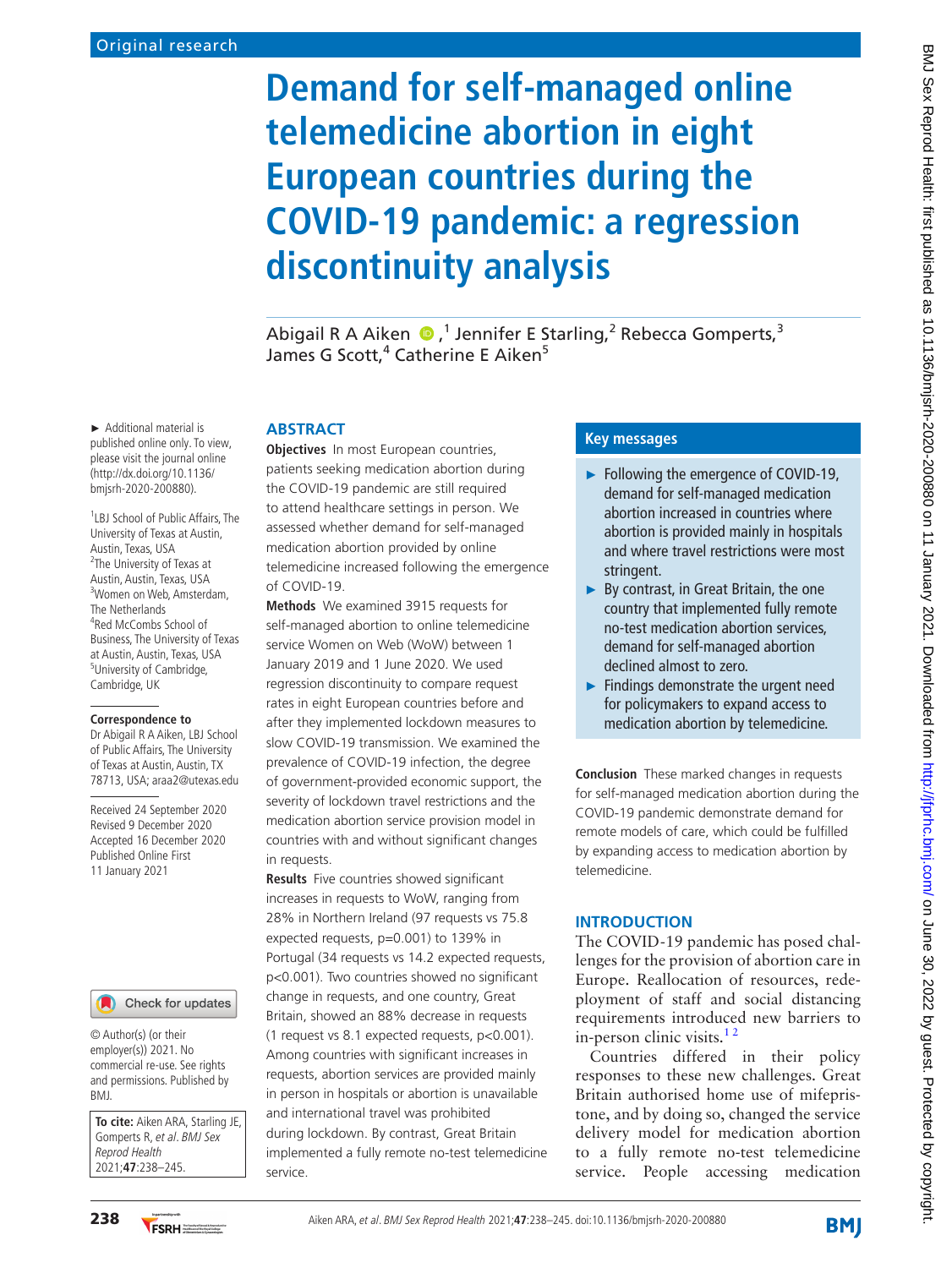abortion up to 10 weeks' gestation were able to consult with a provider by phone and have mifepristone and misoprostol mailed for home use, with no ultrasound or in-person tests required. $3-5$  France extended the ability to take abortion medications at home following an in-person visit with a healthcare professional from 7 weeks to 9 weeks of gestation.<sup>6</sup> Germany allowed mandatory preabortion counselling to take place by phone or video teleconsult instead of in person.<sup>[7](#page-6-3)</sup> Portugal waived the usual required waiting period and allowed follow-up to be postponed or done by telemedicine, but in-person visits were still required for service provision.<sup>[8](#page-6-4)</sup> Hungary, which provides only surgical abortions, suspended almost all services as a result of a government ban on non-life saving proce-dures early in the pandemic.<sup>[8](#page-6-4)</sup> Overall, most European countries made few major changes to increase access to medication abortion and all but Great Britain continued to require at least one in-person visit to a provider, despite calls from human rights groups to prioritise patient safety and expand remote access.<sup>79</sup>

The economic downtown and rising unemployment across Europe in the wake of the pandemic may increase demand for abortion care at a time when it is even more difficult to access in the clinic setting. This situation raises the possibility of more abortions taking place outside the formal healthcare setting (ie, selfmanaged abortions). MSI Reproductive Choices estimates that an additional 2.7million unsafe abortions will take place globally as a result of health service disruptions caused by the pandemic.<sup>[10](#page-6-5)</sup>

However, not all abortions that take place outside the formal healthcare settings are unsafe. Self-managed medication abortion provided through online telemedicine services has been shown to be a safe and effective option, although it is not without potential legal risks.<sup>11 12</sup> Using data from one such service, we assessed whether demand for online telemedicine abortion changed in eight European countries after stay-athome restrictions to slow the spread of COVID-19 were introduced.

# **METHODS**

We obtained fully deidentified data from Women on Web (WoW), a non-profit organisation that provides self-managed medication abortion by telemedicine up to 10 weeks' gestation. $13$  The service is accessed via an online form, which directly populates the database from which our data were obtained. Submitted forms are screened by a doctor and if clinical eligibility criteria are met, mifepristone and misoprostol are sent by mail. In some countries, referrals are also made to local in-clinic services. A donation of  $\epsilon$ 70–90 is requested to support the service, but may be waived or reduced in cases of financial hardship. Information and support are provided via email in 16 languages by a trained helpdesk team. People accessing the service consent to the fully anonymised use of their data for

research purposes when submitting the online consultation form.

Our analytic sample includes eight countries: Germany, Hungary, Italy, Malta, the Netherlands, Northern Ireland, Portugal and Great Britain. WoW currently accepts online consultations from 20 countries in Europe. We excluded nine countries that had too few requests to reliably detect differences in request numbers between the 'before' and 'after' periods (ie, fewer than 10 expected requests in the 'after' period). We also excluded Spain because the Spanish government censored the WoW website during the study period and so no requests could be made, $14$  Poland because the number of requests made to WoW has been unstable since the beginning of 2020 and France because consultations have only been accepted since January 2020, meaning there were too few to calculate a baseline trend in requests.

We obtained the daily number of requests made to WoW from the eight countries in our sample between 1 January 2019 and 1 June 2020 (the last day on which lockdown measures were lifted in a country is included in the analysis). The location of each request was derived from country of residence information provided by the person making the request through the online consultation form. We excluded duplicate requests, which were identified as >1 request with the same information and location made within 12 hours. The number of requests from each country was analysed using a regression-discontinuity design where time is the running variable (also known as interrupted time series).<sup>15</sup> We designated a 'before' period, which began on 1 January 2019 and ended on the date that each individual country's government issued their first 'stay-at-home' directive. The one exception was Germany, where the 'before' period began on 1 January 2020 because WoW did not accept consultations from Germany until late 2019. The 'after' period began the first day after the 'stay-at-home' directive was issued for each country and ended on the first day that the directives were eased in each country. 'Stay-at-home' directives were chosen as the threshold date defining the 'pre' and 'post' periods because the majority of European countries issued such a directive, which posed definitive limitations on population movement and activities. Of the countries included in our analytic sample, only Malta did not issue a population-wide directive and we instead used the date on which the Maltese government issued a directive to close public places[.16](#page-6-10)

We fit a generalised linear model for each country's daily requests between 1 January 2019 (1 January 2020, for Germany) and the date of easing 'stay-athome' restrictions. The model incorporated a dummy variable for the 'before' versus 'after' period, representing a possible discontinuity at the day of the 'stayat-home' directive. The statistical significance of the discontinuity for each country was assessed using a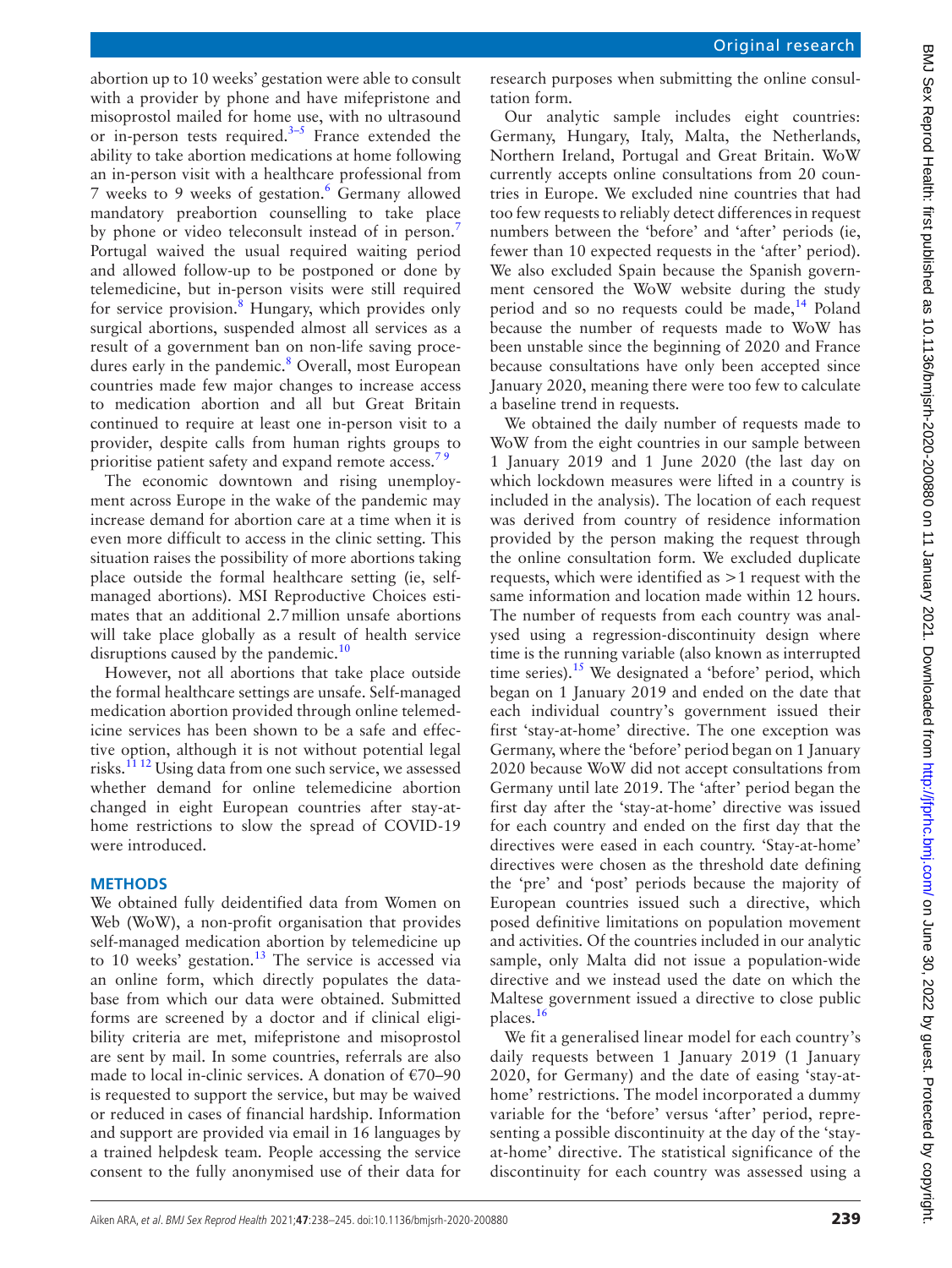# Original research

likelihood ratio test to compare with a null model that did not include a dummy variable for the 'before' versus 'after' period. The null model was also used to generate Monte Carlo simulations for each country, which create a probability distribution of the expected requests in the 'after' period with no discontinuity. The observed requests line would be highly likely to lie within this probability distribution if there was no difference in requests between the 'before' and 'after' periods. We also calculated the percentage difference between observed and expected requests in the 'after' period as 100×(actual−expected)/expected and compared the null and regression discontinuity

models via likelihood ratio tests. For Northern Ireland, both the null and discontinuity models also included a dummy variable indicating the period after 10 April 2020, because abortion services were authorised for the first time in Northern Ireland on this  $date.<sup>17</sup>$  $date.<sup>17</sup>$  $date.<sup>17</sup>$ 

We also compiled information for each country on several metrics we hypothesised that could be related to demand for online abortion: stringency of 'stay-at-home' requirements; deaths due to COVID-19; economic assistance provided by governments<sup>[18](#page-6-12)</sup> and abortion service provision before and during the pandemic.[7 8 19–21](#page-6-3) We examined each of these metrics

#### Countries with significant increase in requests



<span id="page-2-0"></span>**Figure 1** Observed versus expected requests to Women on Web for all countries included in the analysis. Cumulative requests in the 'before' versus 'after' periods are in black and orange, respectively. Vertical dashed lines show the dates when stay-at-home orders were announced. The blue line shows the model without any discontinuities (the null model), and the green line shows the model fit with a discontinuity. for the stay-at-home order. The pink lines are the 250 Monte Carlo simulations from the null model, which support the likelihood ratio test's finding that the model with discontinuities is a significantly better fit than the null model.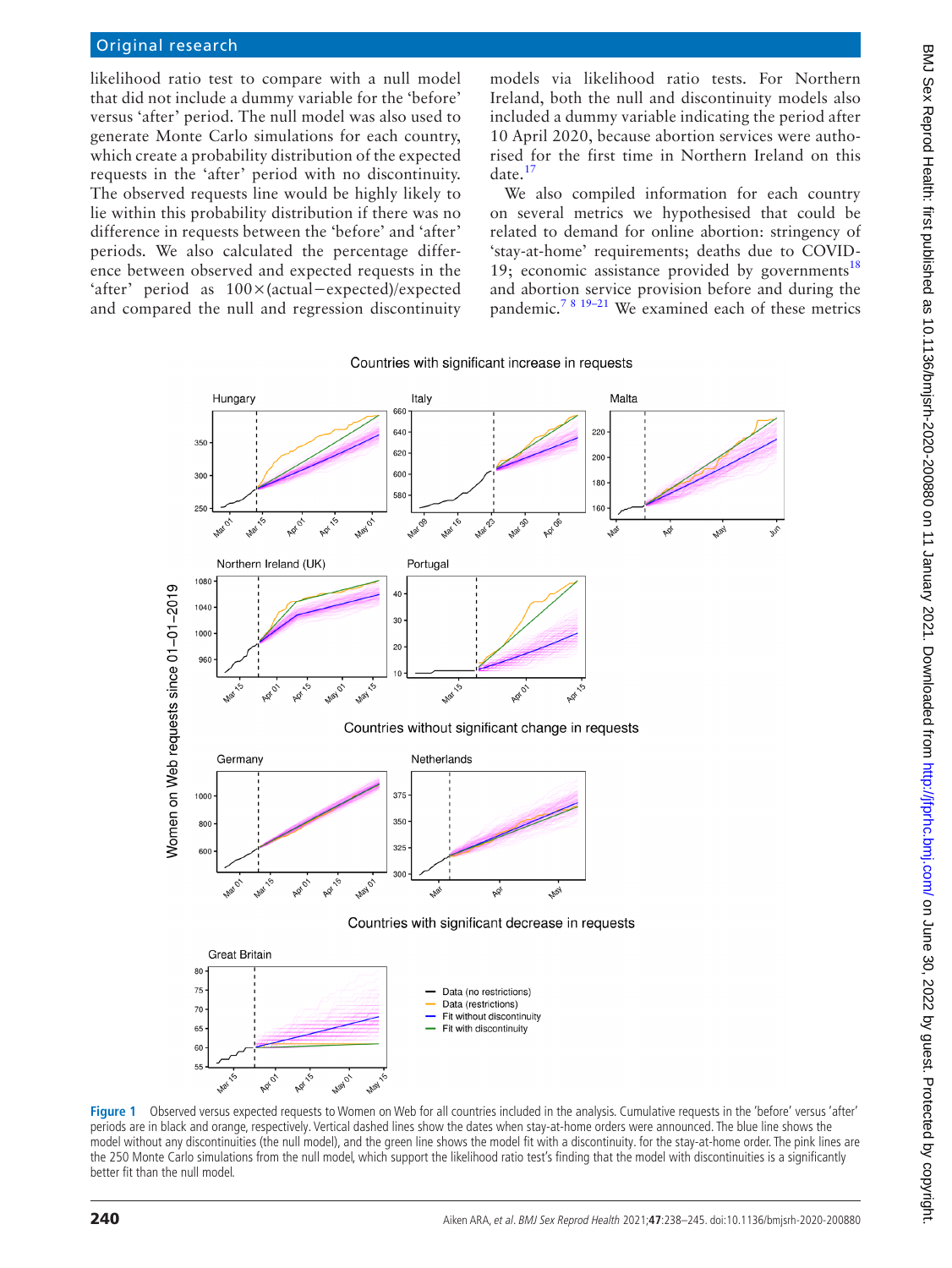across each country included in the analysis to assess their relationship to changes in requests to WoW.

Data analysis was conducted using the R statistical package V.3.6.2[.22](#page-7-0) Findings were considered statistically significant at an alpha level of 0.05. The study was reviewed by the Institutional Review Board at The University of Texas at Austin and was considered exempt on the basis that the study is an analysis of precollected, fully deidentified data.

#### **Patient and public involvement**

No patients were involved in the design or conduct of the study.

#### **RESULTS**

During the data collection period, WoW received 3915 requests for abortion medications from the eight countries included in the analysis. Among these, we observed a statistically significant increase in requests during the 'after' period in five countries: Hungary, Italy, Malta, Portugal and Northern Ireland ([figure](#page-2-0) 1). The magnitude of the observed increases ranged from 139% above expected in Portugal to 28% above expected in Northern Ireland ([table](#page-3-0) 1). In two countries (Germany, the Netherlands), there was no statistically significant difference in observed numbers compared with expected numbers of requests in the 'after' period ([figure](#page-2-0) 1 and [table](#page-3-0) 1). In one country (Great Britain), there was a statistically significant decrease in requests in the 'after' period [\(figure](#page-2-0) 1 and [table](#page-3-0) 1).

Countries which had higher numbers of COVID-19-related deaths or which provided less government economic support during the pandemic did not appear to have higher numbers of requests to WoW [\(table](#page-4-0) 2). We did, however, observe a relationship between higher numbers of requests and both the location of abortion service provision and the severity of domestic and international travel restrictions [\(table](#page-4-0) 2). In Italy, Portugal and Hungary, all of which showed significant increases in requests to WoW, abortion is provided mostly in the hospital setting and all enacted stringent stay-at-home requirements. In Northern Ireland and Malta, where significant increases in requests were also observed, in-clinic abortion services are only available by travelling outside of the country, and international travel was restricted during the study periods. In Germany and the Netherlands, we observed no increases in requests, abortion services remained available in clinic settings and no countrywide domestic travel restrictions were enacted. In Great Britain, abortion services were made available by fully remote telemedicine shortly after lockdown began and we observed a significant decrease in requests.

### **DISCUSSION**

During the first wave of the COVID-19 pandemic in Europe, we observed changes in requests to the WoW online telemedicine abortion service among five out of eight countries in our analysis. Among countries where abortion is legally available within the formal healthcare setting, we observed increased requests in those countries that had more stringent stay-at-home requirements—including countrywide domestic travel restrictions—and where abortion is mostly available only in the hospital setting. Among the two countries where abortion was not legally available within the formal healthcare setting during the study period and where travel outside the country was restricted, we also observed an increase in requests. Among countries where abortion is legally available but which enacted less stringent stay-at-home policies (including no countrywide domestic travel restrictions) and where abortions are provided outside the hospital setting, we observed no increases in requests. In the sole country where abortion services were made available by fully remote telemedicine during the study period, we observed a significant decrease in requests.

Our data provide a unique window into requests for self-managed medication abortion using online telemedicine during the COVID-19 pandemic. Key strengths include the ability to measure changes in demand for self-managed abortion without relying on self-reporting and the ability to compare data

<span id="page-3-0"></span>

| <b>Table 1</b>        | Actual versus expected numbers of self-managed abortion requests in the 'after' period for each country included in the study |                                  |                                              |                                                   |         |  |  |  |  |  |
|-----------------------|-------------------------------------------------------------------------------------------------------------------------------|----------------------------------|----------------------------------------------|---------------------------------------------------|---------|--|--|--|--|--|
| Country               | Actual requests,<br>before period                                                                                             | Actual requests,<br>after period | <b>Expected</b><br>requests, after<br>period | Percent change over<br>baseline trend<br>(95% CI) | P value |  |  |  |  |  |
| Portugal              | 11                                                                                                                            | 34                               | 14.2                                         | 139.0 (54.5 to 385.7)                             | < 0.001 |  |  |  |  |  |
| Italy                 | 603                                                                                                                           | 53                               | 31.6                                         | 67.9 (23.3 to 152.4)                              | < 0.001 |  |  |  |  |  |
| Hungary               | 279                                                                                                                           | 113                              | 83.2                                         | 35.8 (11.9 to 71.2)                               | < 0.001 |  |  |  |  |  |
| Malta                 | 162                                                                                                                           | 69                               | 52.3                                         | 31.9 (3.0 to 76.9)                                | < 0.001 |  |  |  |  |  |
| Northern Ireland (UK) | 984                                                                                                                           | 97                               | 75.8                                         | 28.0 (4.3 to 64.4)                                | 0.001   |  |  |  |  |  |
| Germany               | 620                                                                                                                           | 465                              | 467.1                                        | $-0.5$ ( $-9.0$ to 9.2)                           | 0.798   |  |  |  |  |  |
| The Netherlands       | 317                                                                                                                           | 47                               | 50.9                                         | $-7.7$ ( $-28.8$ to 27.0)                         | 0.458   |  |  |  |  |  |
| Great Britain         | 60                                                                                                                            |                                  | 8.1                                          | $-87.6(-92.9$ to $-66.7$ )                        | < 0.001 |  |  |  |  |  |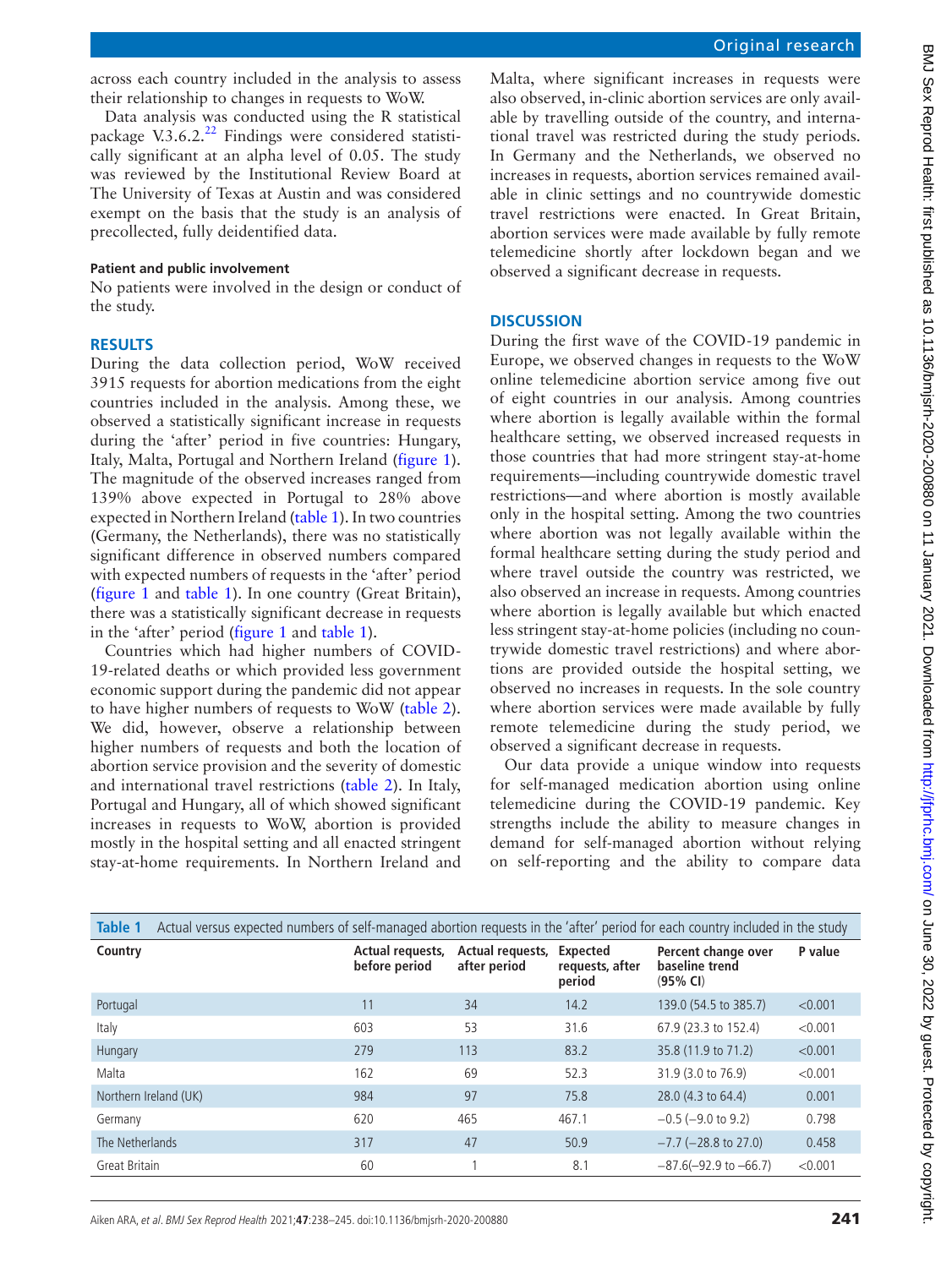<span id="page-4-0"></span>

| lemic for all countries included in the analysis<br>Financial and health parameters during the COVID-19 pand | Location and scope of abortion service provision                                                | Abortion available on request through 10 weeks' gestation with a 3-day waiting period and<br>provided mostly in hospitals. Waiting period suspended during the COVID-19 pandemic and<br>follow-up permitted by telemedicine, but in-person visit to provider still required. | No abortion services available until new legislation brought into effect on 10 April 2020. | in hospitals. No medication abortion available. Surgical abortions suspended early in the<br>Abortion available in certain circumstances through 12 weeks' gestation and provided<br>pandemic due to government ban on non-life saving procedures. | No abortion services available.                             | Abortion available on request through 90 days' gestation with a 7-day waiting period and<br>provided mostly in hospitals. | Abortions provided on request through 14 weeks' gestation with a 3-day waiting period and<br>mostly provided in doctor's offices and clinics. Preabortion counselling offered by teleconsult. | Abortions provided on request up until viability with a 5-day waiting period and mostly<br>provided in clinics. | Medication abortion provision available in person at a clinic but also by a fully remote service<br>model, including phone consultation and pills provided by mail or pick-up at a clinic. | altese government issued a directive to close public places is used in lieu.   |
|--------------------------------------------------------------------------------------------------------------|-------------------------------------------------------------------------------------------------|------------------------------------------------------------------------------------------------------------------------------------------------------------------------------------------------------------------------------------------------------------------------------|--------------------------------------------------------------------------------------------|----------------------------------------------------------------------------------------------------------------------------------------------------------------------------------------------------------------------------------------------------|-------------------------------------------------------------|---------------------------------------------------------------------------------------------------------------------------|-----------------------------------------------------------------------------------------------------------------------------------------------------------------------------------------------|-----------------------------------------------------------------------------------------------------------------|--------------------------------------------------------------------------------------------------------------------------------------------------------------------------------------------|--------------------------------------------------------------------------------|
|                                                                                                              | Support Index<br>Government<br>Economic                                                         | 75                                                                                                                                                                                                                                                                           | 100                                                                                        | 75                                                                                                                                                                                                                                                 | $\leq$                                                      | 50                                                                                                                        | 88                                                                                                                                                                                            | 63                                                                                                              | 100                                                                                                                                                                                        |                                                                                |
|                                                                                                              | domestic travel<br>stay-at-home<br>requirements<br>countrywide<br>Stringency of<br>restriction) | 87.96<br>(yes)                                                                                                                                                                                                                                                               | (yes, including to the<br>rest of the UK)<br>75.93                                         | 76.85<br>(Yes)                                                                                                                                                                                                                                     | outside the country)<br>(no, but no travel<br>$\frac{4}{2}$ | 93.52<br>(ves)                                                                                                            | specific districts)<br>(no, only a few<br>73.15                                                                                                                                               | (no)<br>80                                                                                                      | (yes)<br>76                                                                                                                                                                                |                                                                                |
|                                                                                                              | COVID-19 when<br>o<br>stay-at-home<br>requirement<br>deaths due<br>Number of<br>ended           | 535                                                                                                                                                                                                                                                                          | 476                                                                                        | 351                                                                                                                                                                                                                                                | $\sigma$                                                    | 18281                                                                                                                     | 6692                                                                                                                                                                                          | 5440                                                                                                            | 32692                                                                                                                                                                                      |                                                                                |
|                                                                                                              | requirements<br>at-home<br>ended                                                                | 14 April 2020                                                                                                                                                                                                                                                                | 10 April 2020                                                                              | 4 May 2020                                                                                                                                                                                                                                         | 1 June 2020                                                 | 10 April 2020                                                                                                             | 4 May 2020                                                                                                                                                                                    | 11 May 2020                                                                                                     | 13 May 2020                                                                                                                                                                                |                                                                                |
|                                                                                                              | Date stay-at-home Date stay-<br>requirements<br>hegan                                           | 19 March 2020                                                                                                                                                                                                                                                                | 23 March 2020                                                                              | 12 March 2020                                                                                                                                                                                                                                      | 17 March 2020*                                              | 23 March 2020                                                                                                             | 9 March 2020                                                                                                                                                                                  | 6 March 2020                                                                                                    | 23 March 2020                                                                                                                                                                              | * Malta did not issue a population-wide directive, so that date on which the M |
| Table 2                                                                                                      | Country                                                                                         | Portugal                                                                                                                                                                                                                                                                     | Northern Ireland                                                                           | Hungary                                                                                                                                                                                                                                            | Malta                                                       | <b>Italy</b>                                                                                                              | Germany                                                                                                                                                                                       | The Netherlands                                                                                                 | Great Britain                                                                                                                                                                              |                                                                                |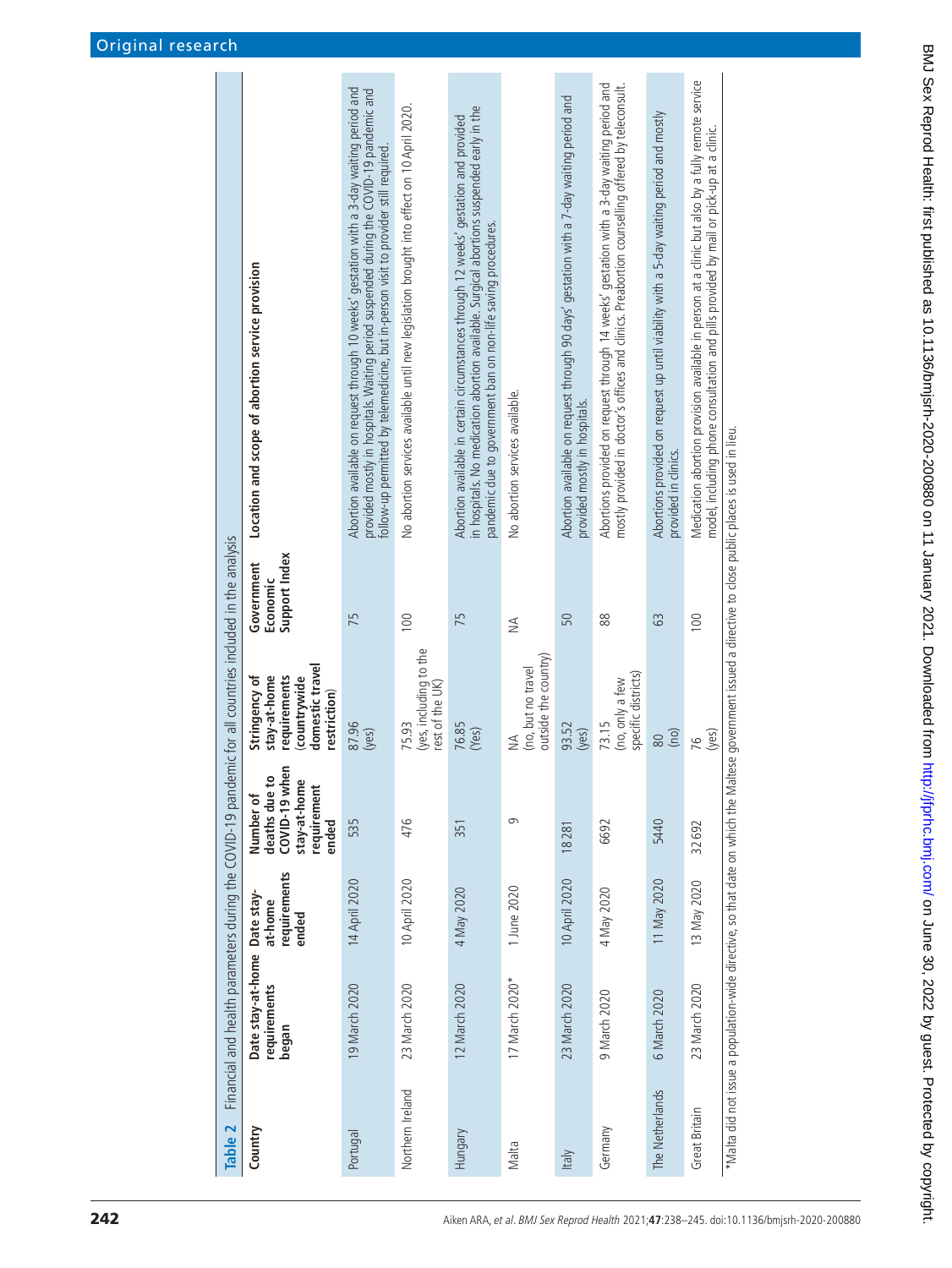from before and after the emergence of COVID-19. An important limitation, however, is that there are other pathways to abortion outside the formal healthcare setting in Europe, including alternative sources of mifepristone and misoprostol and non-medication methods, such as botanicals. Thus, we cannot measure all demands for self-managed abortion during the pandemic. In addition, the quasi-experimental design of our study lends itself to examining associations rather than formally establishing causal links. We also lack nuanced insight into the reasons underlying changes in requests to WoW for any particular country. In the two countries where we observed no increases in requests, people likely still encountered challenges to accessing abortion.[23](#page-7-1) Future qualitative work could address this knowledge gap, as well as explore people's preferences for how and where to access abortion care.

Our results may reflect two distinct phenomena. First, in some countries, more people may be seeking abortion through all available channels during the pandemic. The decision to end a pregnancy could be due to the perception of risk posed by COVID-19, reduced access to prenatal care or limited social support during lockdowns.<sup>24</sup> Additionally, decisionmaking could be influenced by the economic downturn COVID-19 has precipitated.<sup>25</sup> Social distancing policies may also increase rates of unintended pregnancy due to increased time spent at home with a partner or reduced access to contraception.<sup>26</sup>

Second, the observed increases in requests may represent a shift in demand from in-clinic abortion to self-managed abortion using online telemedicine. In countries where abortion services are provided predominantly or solely in hospital settings, people may have feared entering a hospital due to perceived or real risk of infection. Even where limited alternatives are available in the community setting, accessing these services may still have been extremely challenging due to the infection risk associated with public transport, inability to escape surveillance from a controlling partner or difficulty finding childcare. Moreover, in countries with no abortion services, the inability to travel abroad to seek abortion care due to travel restrictions may have led more people to seek an alternative in online telemedicine. Indeed, our findings from Northern Ireland show a steep increase in requests to WoW following the introduction of lockdown measures, followed by a levelling off shortly after the introduction of within-country abortion services. We do not necessarily interpret this pattern as an indication of the immediate availability of abortion services in Northern Ireland, since people living there may have been responding to the authorisation of services only to find that nothing had yet become available or that new services were very limited in scope. Additionally, BPAS made a pills by post service available in Northern Ireland, which could also account for some of the decline in requests to WoW.

People in countries where the challenges to accessing medication abortion are greatest found their own solutions outside the clinic setting during the COVID-19 pandemic. However, while self-managed medication abortion provided via online telemedicine is a safe and effective option,  $11^{12}$  it is not without legal risks.<sup>27</sup> Its safety also depends on access to the formal healthcare system when necessary, which is not guaranteed during a pandemic. Additionally, while some people may prefer self-managed medication abortion, others may experience it as fraught and isolating due to stigma or the threat of criminalisation and may prefer in-clinic care. $28$  Despite the fact that the WHO recommends the use of telemedicine abortion provision models during the COVID-19 pandemic, $^{29}$  $^{29}$  $^{29}$  only Great Britain responded to pandemic by purposefully changing their medication abortion service to circumvent the difficulties of in-person care. Following the introduction of a fully remote no-test telemedicine service for medication abortion up to 10 weeks' gestation, requests to WoW decreased to a single consultation. This dramatic decrease points not only to the removal of access barriers posed by COVID-19, but also of pre-existing barriers. Evidence from other settings suggests that similar telemedicine models for medication abortion are safe, effective and acceptable to patients.<sup>30</sup>

# **CONCLUSION**

Our findings provide evidence in support of the need for service model changes to make medication abortion more accessible during and beyond the COVID-19 pandemic. Fully remote no-test provision of early medication abortion negates the need to visit a hospital or healthcare facility, thus preserving personal protective equipment and reducing infection risks for both patients and healthcare providers. Follow-up care can be provided in the clinic if necessary, and patients have clear continuity of care in the rare instances in which adverse events occur. Authorising and implementing telemedicine models within the formal healthcare setting in line with the WHO recommendations would help to meet the demand we observed for remote provision and would ensure truly patient-centred care.

**Contributors** ARAA and CA conceived of the original research question. ARAA, CA, JGS and JS contributed to the study design. RG provided the deidentified data. JS conducted the statistical analyses and prepared the tables and figures. ARAA and CA did the initial data interpretation. ARAA wrote the first draft of the manuscript. All authors contributed to final data interpretation, revised first and subsequent drafts critically for intellectual content and approved the final manuscript. All authors agree to be accountable for all aspects of the work. ARAA is the manuscript's guarantor.

**Funding** This study was supported in part by the Eunice Kennedy Shriver National Institute of Child Health & Human Development of the National Institutes of Health (NIH) through Center Grant P2CHD042849, awarded to the Population Research Center at The University of Texas at Austin. The funder played no role in the study design; in the collection, analysis and interpretation of data; in the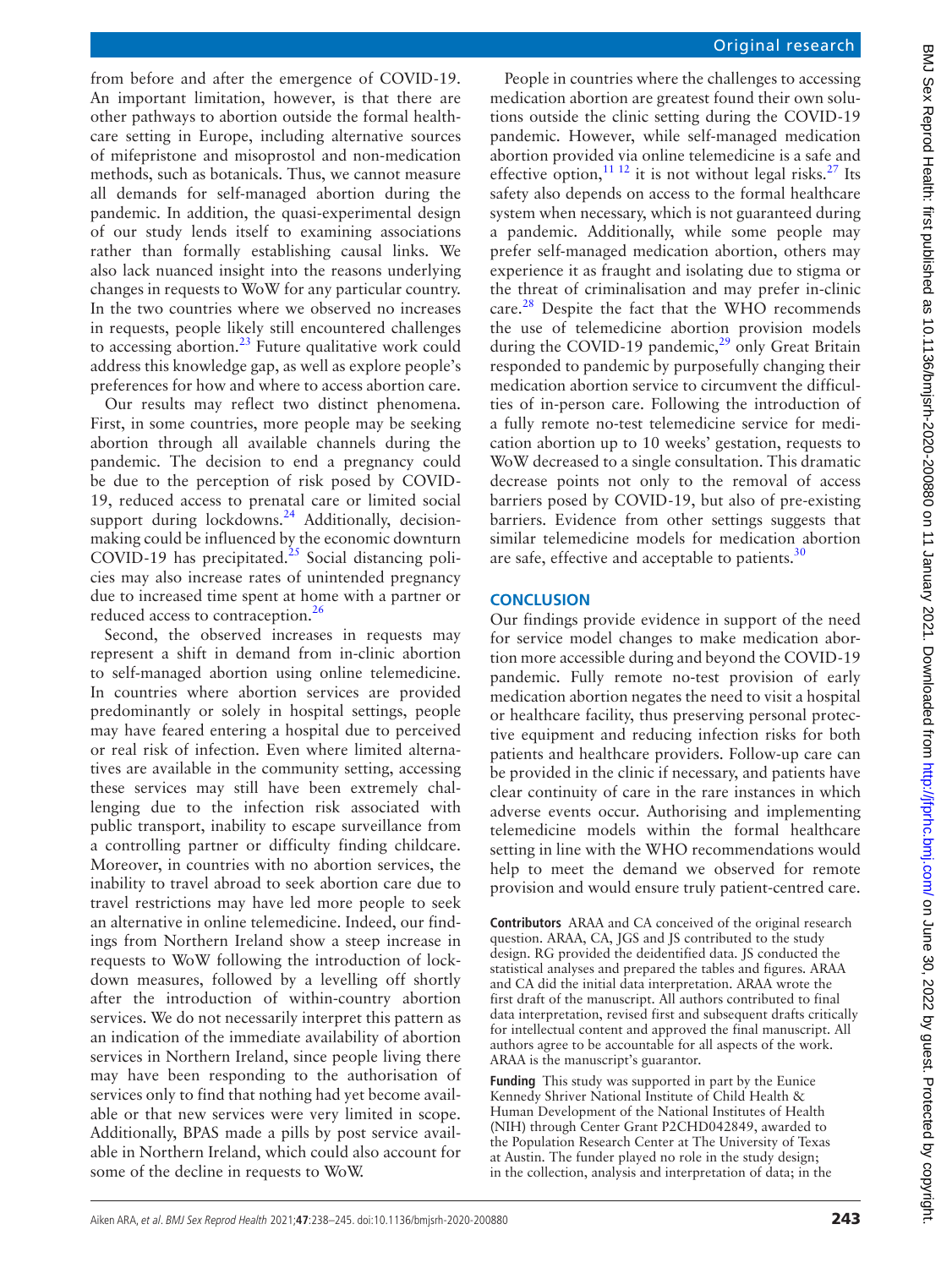# Original research

writing of the report or in the decision to submit the article for publication. The authors are completely independent from the funding sources. The content of this article is solely the responsibility of the authors and does not necessarily represent the official views of the NIH.

**Disclaimer** We plan to disseminate the results to people who have made requests to the Women on Web (WoW) service by having a link to the published paper included in the 'Research' section of the WoW website.

**Competing interests** All authors have completed the ICMJE uniform disclosure form at www.icmje.org/coi\_disclosure.pdf and declare: ARAA and JS have received grant support from the Society of Family Planning and infrastructure support from the National Institutes of Health. The authors declare no financial relationships with any organisations that might have an interest in the submitted work in the previous 3 years. RG is the founder and director of Women on Web. The authors declare no other relationships or activities that could appear to have influenced the submitted work.

**Patient and public involvement** Patients and/or the public were not involved in the design, or conduct, or reporting, or dissemination plans of this research.

**Patient consent for publication** Not required.

**Ethics approval** The Institutional Review Board at The University of Texas at Austin reviewed the study protocol and declared the use of precollected, fully deidentified data exempt from the need for approval.

**Provenance and peer review** Not commissioned; externally peer reviewed.

**Data availability statement** No additional data are available. All authors, external and internal, had full access to all of the data (including statistical reports and tables) in the study and can take responsibility for the integrity of the data and the accuracy of the data analysis.

This article is made freely available for use in accordance with BMJ's website terms and conditions for the duration of the covid-19 pandemic or until otherwise determined by BMJ. You may use, download and print the article for any lawful, noncommercial purpose (including text and data mining) provided that all copyright notices and trade marks are retained.

#### **ORCID iD**

Abigail R A Aiken <http://orcid.org/0000-0002-1555-3025>

### **REFERENCES**

- <span id="page-6-0"></span>1 Council on Foreign Relations. Women Around the World & Women and Foreign Policy Program. Abortion in the Time of COVID-19, 2020. Available: [https://www.cfr.org/blog/](https://www.cfr.org/blog/abortion-time-covid-19) [abortion-time-covid-19](https://www.cfr.org/blog/abortion-time-covid-19) [Accessed 4 Sep 2020].
- 2 European Parliamentary Forum for Sexual and Reproductive Rights & International Planned Parenthood Federation Report. Women and girls left without care: a snapshot in time during COVID-19, 2020. Available: [https://www.epfweb.org/sites/](https://www.epfweb.org/sites/default/files/2020-05/epf_-_ipff_en_joint_report_sexual_and_reproductive_health_during_the_covid-19_pandemic_23.04.2020.pdf) [default/files/2020-05/epf\\_-\\_ipff\\_en\\_joint\\_report\\_sexual\\_and\\_](https://www.epfweb.org/sites/default/files/2020-05/epf_-_ipff_en_joint_report_sexual_and_reproductive_health_during_the_covid-19_pandemic_23.04.2020.pdf) [reproductive\\_health\\_during\\_the\\_covid-19\\_pandemic\\_23.04.](https://www.epfweb.org/sites/default/files/2020-05/epf_-_ipff_en_joint_report_sexual_and_reproductive_health_during_the_covid-19_pandemic_23.04.2020.pdf) [2020.pdf](https://www.epfweb.org/sites/default/files/2020-05/epf_-_ipff_en_joint_report_sexual_and_reproductive_health_during_the_covid-19_pandemic_23.04.2020.pdf) [Accessed 4 Sep 2020].
- <span id="page-6-1"></span>3 Department of Health and Social Care. Temporary approval of home use for both stages of early medical abortion in England, 2020. Available: [https://www.gov.uk/government/publications/](https://www.gov.uk/government/publications/temporary-approval-of-home-use-for-both-stages-of-early-medical-abortion-2) [temporary-approval-of-home-use-for-both-stages-of-early](https://www.gov.uk/government/publications/temporary-approval-of-home-use-for-both-stages-of-early-medical-abortion-2)[medical-abortion-2](https://www.gov.uk/government/publications/temporary-approval-of-home-use-for-both-stages-of-early-medical-abortion-2) [Accessed 4 Sep 2020].
- 4 Department of Health and Social Services. Temporary approval of home use for both stages of early medical abortion in Wales, 2020. Available: [https://gov.wales/temporary-approval-home](https://gov.wales/temporary-approval-home-use-both-stages-early-medical-abortion)[use-both-stages-early-medical-abortion](https://gov.wales/temporary-approval-home-use-both-stages-early-medical-abortion) [Accessed 4 Sep 2002].
- 5 Scottish Government Chief Medical Officer Directorate. Temporary approval of home use for both stages of early medical abortion in Scotland, 2020. Available: [https://www.](https://www.sehd.scot.nhs.uk/cmo/CMO(2020)09.pdf) [sehd.scot.nhs.uk/cmo/CMO\(2020\)09.pdf](https://www.sehd.scot.nhs.uk/cmo/CMO(2020)09.pdf) [Accessed 4 Sep 2020].
- <span id="page-6-2"></span>6 Santé Haute Authorité de. Réponses rapides dans le cadre du COVID-19 - Interruption Volontaire de Grossesse (IVG) médicamenteuse à la 8ème et à la 9ème semaine d'aménorrhée (SA) hors milieu hospitalier, 2020. Available: [https://www.has-sante.fr/upload/docs/application/pdf/2020-](https://www.has-sante.fr/upload/docs/application/pdf/2020-04/reponse_rapide_ivg__09_04_2020_coiv8.pdf) 04/reponse\_rapide\_ivg\_09\_04\_2020\_coiv8.pdf [Accessed 4 Sep 2020].
- <span id="page-6-3"></span>7 Webber M. How coronavirus is changing access to abortion. Politico, 2020. Available: [https://www.politico.eu/article/](https://www.politico.eu/article/how-coronavirus-is-changing-access-to-reproductive-health/) [how-coronavirus-is-changing-access-to-reproductive-health/](https://www.politico.eu/article/how-coronavirus-is-changing-access-to-reproductive-health/)  [Accessed 4 Sep 2020].
- <span id="page-6-4"></span>8 Moreau C, Shankar M, Glasier A. Abortion regulation in Europe in the era of COVID-19: a spectrum of policy responses. *[BMJ Sex Reprod Health](http://dx.doi.org/10.1136/bmjsrh-2020-200724)* 2021;47:e14.
- 9 Center for Reproductive Rights. European governments must ensure safe and timely access to abortion care during the COVID-19 pandemic. Available: [https://reproductiverights.](https://reproductiverights.org/press-room/european-governments-must-ensure-safe-and-timely-access-abortion-care-during-covid-19) [org/press-room/european-governments-must-ensure-safe-and](https://reproductiverights.org/press-room/european-governments-must-ensure-safe-and-timely-access-abortion-care-during-covid-19)[timely-access-abortion-care-during-covid-19](https://reproductiverights.org/press-room/european-governments-must-ensure-safe-and-timely-access-abortion-care-during-covid-19) [Accessed 4 Sep 2020].
- <span id="page-6-5"></span>10 Marie Stopes International. COVID-19 threatens women's health, 2020. Available: [https://mariestopes-us.org/2020/covid-](https://mariestopes-us.org/2020/covid-19-threatens-womens-health/)[19-threatens-womens-health/](https://mariestopes-us.org/2020/covid-19-threatens-womens-health/) [Accessed 4 Sep 2020].
- <span id="page-6-6"></span>11 Gomperts RJ, Jelinska K, Davies S, *et al*. Using telemedicine for termination of pregnancy with mifepristone and misoprostol in settings where there is no access to safe services. *[BJOG](http://dx.doi.org/10.1111/j.1471-0528.2008.01787.x)* 2008;115:1171–8.
- 12 Aiken ARA, Digol I, Trussell J, *et al*. Self reported outcomes and adverse events after medical abortion through online telemedicine: population based study in the Republic of Ireland and Northern Ireland. *[BMJ](http://dx.doi.org/10.1136/bmj.j2011)* 2017;357:j2011.
- <span id="page-6-7"></span>13 Women on web. Available: [https://www.womenonweb.org/en/](https://www.womenonweb.org/en/page/521/about-women-on-web) [page/521/about-women-on-web](https://www.womenonweb.org/en/page/521/about-women-on-web) [Accessed 4 Sep 2020].
- <span id="page-6-8"></span>14 Women on Web. Spain censors information about abortion amid Covid-19 lockdown, 2020. Available: [https://www.](https://www.womenonweb.org/en/page/20230/spain-censors-information-about-abortion-amid-covid-19-lockdown) [womenonweb.org/en/page/20230/spain-censors-information](https://www.womenonweb.org/en/page/20230/spain-censors-information-about-abortion-amid-covid-19-lockdown)[about-abortion-amid-covid-19-lockdown](https://www.womenonweb.org/en/page/20230/spain-censors-information-about-abortion-amid-covid-19-lockdown) [Accessed 4 Sep 2020].
- <span id="page-6-9"></span>15 Venkataramani AS, Bor J, Jena AB. Regression discontinuity designs in healthcare research. *[BMJ](http://dx.doi.org/10.1136/bmj.i1216)* 2016;352:i1216.
- <span id="page-6-10"></span>16 Azzopardi K. Covid-19 regulations repealed, vulnerable people no longer required to stay at home. *Malta Independent*, 2020. Available: [https://www.independent.com.mt/articles/2020-](https://www.independent.com.mt/articles/2020-06-04/local-news/Covid-19-regulations-repealed-vulnerable-people-no-longer-required-to-stay-at-home-6736223847) [06-04/local-news/Covid-19-regulations-repealed-vulnerable](https://www.independent.com.mt/articles/2020-06-04/local-news/Covid-19-regulations-repealed-vulnerable-people-no-longer-required-to-stay-at-home-6736223847)[people-no-longer-required-to-stay-at-home-6736223847](https://www.independent.com.mt/articles/2020-06-04/local-news/Covid-19-regulations-repealed-vulnerable-people-no-longer-required-to-stay-at-home-6736223847) [Accessed 4 Sep 2020].
- <span id="page-6-11"></span>17 Ferguson A. Northern Ireland authorities give green light to abortion services. *Reuters*, 2020. Available: [https://www.](https://www.reuters.com/article/us-britain-nireland-abortion/northern-ireland-authorities-give-green-light-to-abortion-services-idUSKCN21R2XG) [reuters.com/article/us-britain-nireland-abortion/northern](https://www.reuters.com/article/us-britain-nireland-abortion/northern-ireland-authorities-give-green-light-to-abortion-services-idUSKCN21R2XG)[ireland-authorities-give-green-light-to-abortion-services](https://www.reuters.com/article/us-britain-nireland-abortion/northern-ireland-authorities-give-green-light-to-abortion-services-idUSKCN21R2XG)[idUSKCN21R2XG](https://www.reuters.com/article/us-britain-nireland-abortion/northern-ireland-authorities-give-green-light-to-abortion-services-idUSKCN21R2XG) [Accessed 4 Sep 2020].
- <span id="page-6-12"></span>18 University of Oxford Blavatnik School of Government. Coronavirus government response Tracker. Available: [https://](https://www.bsg.ox.ac.uk/research/research-projects/coronavirus-government-response-tracker) [www.bsg.ox.ac.uk/research/research-projects/coronavirus](https://www.bsg.ox.ac.uk/research/research-projects/coronavirus-government-response-tracker)[government-response-tracker](https://www.bsg.ox.ac.uk/research/research-projects/coronavirus-government-response-tracker) [Accessed 4 Sep 2020].
- 19 Europe abortion access project. Available: [https://europeaborti](https://europeabortionaccessproject.org) [onaccessproject.org](https://europeabortionaccessproject.org) [Accessed 4 Sep 2020].